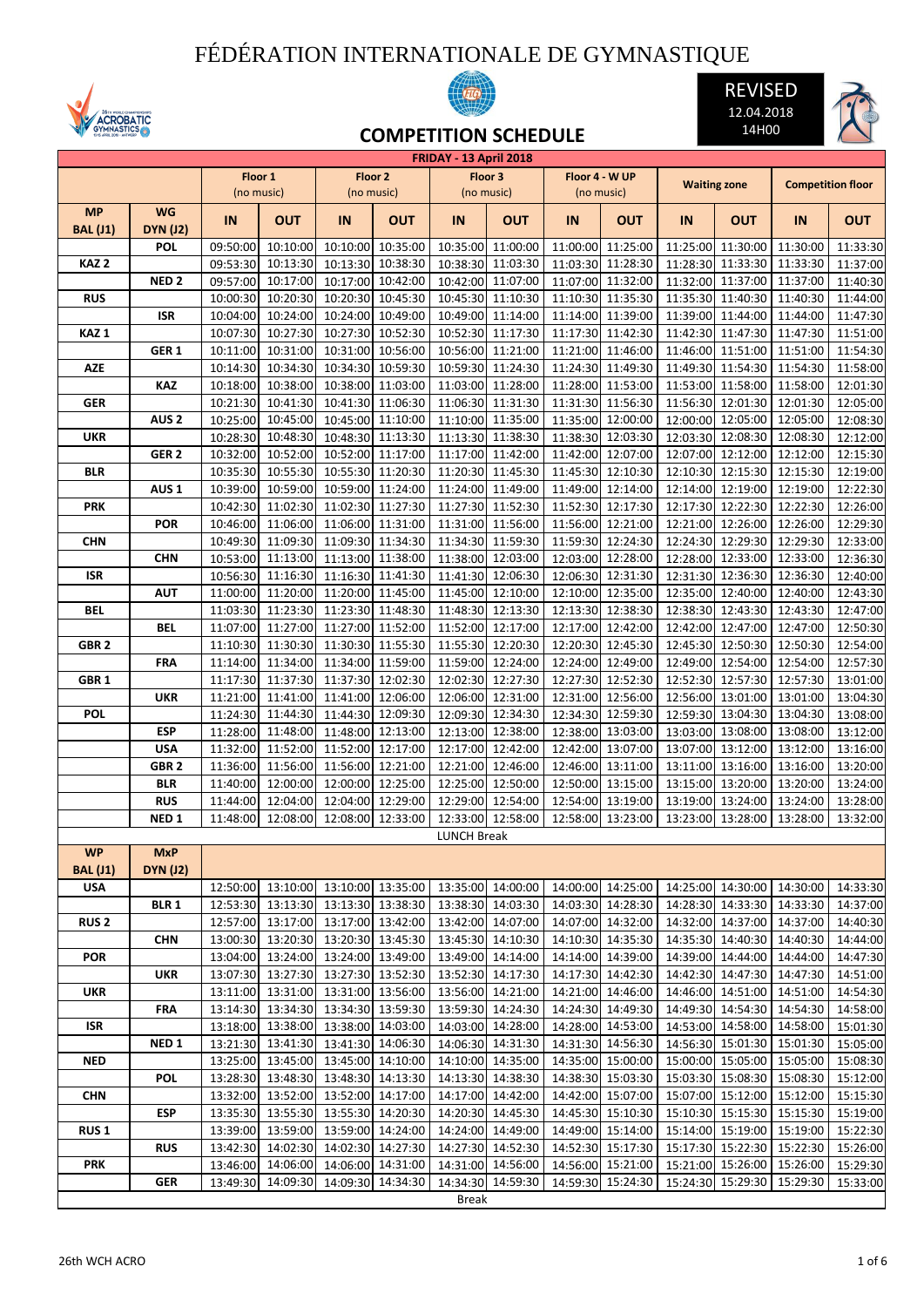|                  |                               |                      |                      |                      |                            |              | FRIDAY - 13 April 2018 cont.                                                                                         |                                |                                        |          |                                        |                      |                          |
|------------------|-------------------------------|----------------------|----------------------|----------------------|----------------------------|--------------|----------------------------------------------------------------------------------------------------------------------|--------------------------------|----------------------------------------|----------|----------------------------------------|----------------------|--------------------------|
|                  |                               | (no mucic)           | <b>FIOUT I</b>       | (no much)            | 1000C                      |              | 10003<br>lno mucic)                                                                                                  | <b>PIOOT 4 - W OP</b><br>$\mu$ |                                        |          | <b>Waiting zone</b>                    |                      | <b>Competition floor</b> |
| <b>MG</b>        | <b>MxP</b><br><b>DYN (J2)</b> | IN                   | <b>OUT</b>           | IN                   | <b>OUT</b>                 | IN           | <b>OUT</b>                                                                                                           | IN                             | <b>OUT</b>                             | IN       | <b>OUT</b>                             | IN                   | <b>OUT</b>               |
| <b>BAL (J1)</b>  | cont.                         |                      |                      |                      |                            |              |                                                                                                                      |                                |                                        |          |                                        |                      |                          |
|                  | AZE <sub>1</sub>              | 14:10:00             | 14:30:00             | 14:30:00             | 14:55:00                   |              | 14:55:00 15:20:00                                                                                                    | 15:20:00                       | 15:45:00                               |          | 15:45:00 15:50:00                      | 15:50:00             | 15:53:30                 |
| BEL              |                               | 14:13:30             | 14:33:30             | 14:33:30             | 14:58:30                   | 14:58:30     | 15:23:30                                                                                                             | 15:23:30                       | 15:48:30                               |          | 15:48:30 15:53:30                      | 15:53:30             | 15:57:00                 |
|                  | <b>USA</b>                    | 14:17:00             | 14:37:00             | 14:37:00             | 15:02:00                   | 15:02:00     | 15:27:00                                                                                                             | 15:27:00                       | 15:52:00                               | 15:52:00 | 15:57:00                               | 15:57:00             | 16:00:30                 |
| <b>UKR</b>       |                               | 14:20:30             | 14:40:30             | 14:40:30             | 15:05:30                   |              | 15:05:30 15:30:30                                                                                                    | 15:30:30                       | 15:55:30                               | 15:55:30 | 16:00:30                               | 16:00:30             | 16:04:00                 |
|                  | NED <sub>2</sub>              | 14:24:00             | 14:44:00             | 14:44:00             | 15:09:00                   |              | 15:09:00 15:34:00                                                                                                    | 15:34:00                       | 15:59:00                               | 15:59:00 | 16:04:00                               | 16:04:00             | 16:07:30                 |
| <b>RUS1</b>      |                               | 14:27:30             | 14:47:30             | 14:47:30             | 15:12:30                   | 15:12:30     | 15:37:30                                                                                                             | 15:37:30                       | 16:02:30                               | 16:02:30 | 16:07:30                               | 16:07:30             | 16:11:00                 |
|                  | KAZ                           | 14:31:00             | 14:51:00             | 14:51:00             | 15:16:00                   |              | 15:16:00 15:41:00                                                                                                    |                                | 15:41:00 16:06:00                      |          | 16:06:00 16:11:00                      | 16:11:00             | 16:14:30                 |
| CHN <sub>2</sub> |                               | 14:34:30             | 14:54:30             | 14:54:30             | 15:19:30                   |              | 15:19:30 15:44:30                                                                                                    | 15:44:30                       | 16:09:30                               |          | 16:09:30 16:14:30                      | 16:14:30             | 16:18:00                 |
|                  | <b>BLR2</b>                   | 14:38:00             | 14:58:00             | 14:58:00             | 15:23:00                   | 15:23:00     | 15:48:00                                                                                                             | 15:48:00                       | 16:13:00                               |          | 16:13:00 16:18:00                      | 16:18:00             | 16:21:30                 |
| <b>GER</b>       |                               | 14:41:30             | 15:01:30             | 15:01:30             | 15:26:30                   | 15:26:30     | 15:51:30                                                                                                             | 15:51:30                       | 16:16:30                               | 16:16:30 | 16:21:30                               | 16:21:30             | 16:25:00                 |
|                  | AZE <sub>2</sub>              | 14:45:00             | 15:05:00             | 15:05:00             | 15:30:00                   | 15:30:00     | 15:55:00                                                                                                             | 15:55:00                       | 16:20:00                               | 16:20:00 | 16:25:00                               | 16:25:00             | 16:28:30                 |
| <b>RUS2</b>      |                               | 14:48:30             | 15:08:30             | 15:08:30             | 15:33:30                   | 15:33:30     | 15:58:30                                                                                                             | 15:58:30                       | 16:23:30                               | 16:23:30 | 16:28:30                               | 16:28:30             | 16:32:00                 |
|                  | BEL                           | 14:52:00             | 15:12:00             | 15:12:00             | 15:37:00                   | 15:37:00     | 16:02:00                                                                                                             | 16:02:00                       | 16:27:00                               | 16:27:00 | 16:32:00                               | 16:32:00             | 16:35:30                 |
| CHN <sub>1</sub> |                               | 14:55:30             | 15:15:30             | 15:15:30             | 15:40:30                   | 15:40:30     | 16:05:30                                                                                                             | 16:05:30                       | 16:30:30                               | 16:30:30 | 16:35:30                               | 16:35:30             | 16:39:00                 |
| <b>POR</b>       |                               | 14:59:00             | 15:19:00             | 15:19:00             | 15:44:00                   |              | 15:44:00 16:09:00                                                                                                    |                                | 16:09:00 16:34:00                      |          | 16:34:00 16:39:00                      | 16:39:00             | 16:43:00                 |
| <b>ISR</b>       |                               | 15:03:00             | 15:23:00             | 15:23:00             | 15:48:00                   |              | 15:48:00 16:13:00                                                                                                    | 16:13:00                       | 16:38:00                               | 16:38:00 | 16:43:00                               | 16:43:00             | 16:47:00                 |
| <b>MP</b>        | <b>WG</b>                     |                      |                      |                      |                            | <b>Break</b> |                                                                                                                      |                                |                                        |          |                                        |                      |                          |
|                  |                               |                      |                      |                      |                            |              |                                                                                                                      |                                |                                        |          |                                        |                      |                          |
| <b>DYN (J1)</b>  | <b>BAL</b> (J2)               |                      |                      |                      | 15:40:00 16:05:00          |              | 16:05:00 16:30:00                                                                                                    |                                |                                        |          |                                        |                      |                          |
|                  | ESP                           | 15:20:00             | 15:40:00             |                      |                            |              | 16:08:30 16:33:30                                                                                                    |                                | 16:30:00 16:55:00<br>16:33:30 16:58:30 |          | 16:55:00 17:00:00<br>16:58:30 17:03:30 | 17:00:00<br>17:03:30 | 17:03:30                 |
| <b>POL</b>       |                               | 15:23:30             | 15:43:30             | 15:43:30             | 16:08:30                   |              |                                                                                                                      |                                |                                        |          |                                        |                      | 17:07:00                 |
|                  | <b>UKR</b>                    | 15:27:00<br>15:30:30 | 15:47:00<br>15:50:30 | 15:47:00<br>15:50:30 | 16:12:00<br>16:15:30       | 16:15:30     | 16:12:00 16:37:00<br>16:40:30                                                                                        | 16:37:00<br>16:40:30           | 17:02:00<br>17:05:30                   |          | 17:02:00 17:07:00<br>17:05:30 17:10:30 | 17:07:00<br>17:10:30 | 17:10:30<br>17:14:00     |
| <b>UKR</b>       |                               | 15:34:00             | 15:54:00             | 15:54:00             | 16:19:00                   |              | 16:44:00                                                                                                             | 16:44:00                       | 17:09:00                               |          | 17:09:00 17:14:00                      | 17:14:00             | 17:17:30                 |
|                  | <b>BLR</b>                    |                      |                      |                      |                            | 16:19:00     |                                                                                                                      |                                |                                        |          |                                        |                      |                          |
| GBR <sub>2</sub> | NED <sub>1</sub>              | 15:37:30             | 15:57:30<br>16:01:00 | 15:57:30             | 16:22:30<br>16:26:00       | 16:22:30     | 16:47:30<br>16:51:00                                                                                                 | 16:47:30<br>16:51:00           | 17:12:30<br>17:16:00                   | 17:12:30 | 17:17:30<br>17:21:00                   | 17:17:30<br>17:21:00 | 17:21:00                 |
| <b>PRK</b>       |                               | 15:41:00<br>15:44:30 | 16:04:30             | 16:01:00<br>16:04:30 | 16:29:30                   | 16:26:00     | 16:29:30 16:54:30                                                                                                    |                                | 16:54:30 17:19:30                      | 17:16:00 | 17:19:30 17:24:30                      | 17:24:30             | 17:24:30<br>17:28:00     |
|                  | <b>AUT</b>                    | 15:48:00             | 16:08:00             | 16:08:00             | 16:33:00                   |              | 16:33:00 16:58:00                                                                                                    | 16:58:00                       | 17:23:00                               |          | 17:23:00 17:28:00                      | 17:28:00             | 17:31:30                 |
| <b>ISR</b>       |                               | 15:51:30             | 16:11:30             | 16:11:30             | 16:36:30                   | 16:36:30     | 17:01:30                                                                                                             | 17:01:30                       | 17:26:30                               | 17:26:30 | 17:31:30                               | 17:31:30             | 17:35:00                 |
|                  | <b>USA</b>                    | 15:55:00             | 16:15:00             | 16:15:00             | 16:40:00                   | 16:40:00     | 17:05:00                                                                                                             | 17:05:00                       | 17:30:00                               | 17:30:00 | 17:35:00                               | 17:35:00             | 17:38:30                 |
| GBR <sub>1</sub> |                               | 15:58:30             | 16:18:30             | 16:18:30             | 16:43:30                   | 16:43:30     | 17:08:30                                                                                                             | 17:08:30                       | 17:33:30                               |          | 17:33:30 17:38:30                      | 17:38:30             | 17:42:00                 |
|                  | <b>POR</b>                    | 16:02:00             | 16:22:00             | 16:22:00             | 16:47:00                   |              | 16:47:00 17:12:00                                                                                                    | 17:12:00                       | 17:37:00                               |          | 17:37:00 17:42:00                      | 17:42:00             | 17:45:30                 |
| KAZ <sub>1</sub> |                               | 16:05:30             | 16:25:30             | 16:25:30             | 16:50:30                   |              | 16:50:30 17:15:30                                                                                                    | 17:15:30                       | 17:40:30                               |          | 17:40:30 17:45:30                      | 17:45:30             | 17:49:00                 |
|                  | GER <sub>2</sub>              | 16:09:00             | 16:29:00             | 16:29:00             | 16:54:00                   |              | 16:54:00 17:19:00                                                                                                    |                                | 17:19:00 17:44:00                      |          | 17:44:00 17:49:00                      | 17:49:00             | 17:52:30                 |
| <b>AZE</b>       |                               | 16:12:30             | 16:32:30             |                      | 16:32:30 16:57:30          |              | 16:57:30 17:22:30                                                                                                    |                                | 17:22:30 17:47:30                      |          | 17:47:30 17:52:30                      | 17:52:30             | 17:56:00                 |
|                  | GER <sub>1</sub>              |                      |                      |                      |                            |              | 16:16:00 16:36:00 16:36:00 17:01:00 17:01:00 17:01:00 17:26:00 17:26:00 17:51:00 17:51:00 17:56:00 17:56:00 17:59:30 |                                |                                        |          |                                        |                      |                          |
| BLR              |                               | 16:19:30             | 16:39:30             |                      | 16:39:30 17:04:30          |              | 17:04:30 17:29:30                                                                                                    |                                | 17:29:30 17:54:30                      |          | 17:54:30 17:59:30 17:59:30             |                      | 18:03:00                 |
|                  | <b>CHN</b>                    | 16:23:00             | 16:43:00             |                      | 16:43:00 17:08:00          |              | 17:08:00 17:33:00                                                                                                    |                                | 17:33:00 17:58:00                      |          | 17:58:00 18:03:00                      | 18:03:00             | 18:06:30                 |
| BEL              |                               | 16:26:30             | 16:46:30             |                      | 16:46:30 17:11:30          |              | 17:11:30 17:36:30                                                                                                    |                                | 17:36:30 18:01:30                      |          | 18:01:30 18:06:30                      | 18:06:30             | 18:10:00                 |
|                  | NED 2                         | 16:30:00             | 16:50:00             |                      | 16:50:00 17:15:00          |              | 17:15:00 17:40:00                                                                                                    |                                | 17:40:00 18:05:00                      |          | 18:05:00 18:10:00                      | 18:10:00             | 18:13:30                 |
| <b>GER</b>       |                               | 16:33:30             | 16:53:30             |                      | 16:53:30 17:18:30          |              | 17:18:30 17:43:30                                                                                                    |                                | 17:43:30 18:08:30                      |          | 18:08:30 18:13:30                      | 18:13:30             | 18:17:00                 |
|                  | ISR                           | 16:37:00             | 16:57:00             |                      | 16:57:00 17:22:00          |              | 17:22:00 17:47:00                                                                                                    |                                | 17:47:00 18:12:00                      |          | 18:12:00 18:17:00                      | 18:17:00             | 18:20:30                 |
| <b>CHN</b>       |                               | 16:40:30             | 17:00:30             |                      | 17:00:30 17:25:30          |              | 17:25:30 17:50:30                                                                                                    |                                | 17:50:30 18:15:30                      |          | 18:15:30 18:20:30                      | 18:20:30             | 18:24:00                 |
|                  | <b>KAZ</b>                    | 16:44:00             | 17:04:00             |                      | 17:04:00 17:29:00          |              | 17:29:00 17:54:00                                                                                                    |                                | 17:54:00 18:19:00                      |          | 18:19:00 18:24:00                      | 18:24:00             | 18:27:30                 |
| KAZ <sub>2</sub> |                               | 16:47:30             | 17:07:30             |                      | 17:07:30 17:32:30          |              | 17:32:30 17:57:30                                                                                                    |                                | 17:57:30 18:22:30                      |          | 18:22:30 18:27:30                      | 18:27:30             | 18:31:00                 |
|                  | <b>POL</b>                    | 16:51:00             | 17:11:00             |                      | 17:11:00 17:36:00          |              | 17:36:00 18:01:00                                                                                                    | 18:01:00                       | 18:26:00                               |          | 18:26:00 18:31:00                      | 18:31:00             | 18:34:30                 |
| <b>RUS</b>       |                               | 16:54:30             | 17:14:30             |                      | 17:14:30 17:39:30          |              | 17:39:30 18:04:30                                                                                                    |                                | 18:04:30 18:29:30                      |          | 18:29:30 18:34:30                      | 18:34:30             | 18:38:00                 |
|                  | BEL                           | 16:58:00             | 17:18:00             |                      | 17:18:00 17:43:00          |              | 17:43:00 18:08:00                                                                                                    |                                | 18:08:00 18:33:00                      |          | 18:33:00 18:38:00                      | 18:38:00             | 18:42:00                 |
|                  | <b>FRA</b>                    | 17:02:00             | 17:22:00             |                      | 17:22:00 17:47:00          |              | 17:47:00 18:12:00                                                                                                    |                                | 18:12:00 18:37:00                      |          | 18:37:00 18:42:00                      | 18:42:00             | 18:46:00                 |
|                  | AUS 1                         | 17:06:00             | 17:26:00             |                      | 17:26:00 17:51:00          |              | 17:51:00 18:16:00                                                                                                    |                                | 18:16:00 18:41:00                      |          | 18:41:00 18:46:00                      | 18:46:00             | 18:50:00                 |
|                  | <b>RUS</b>                    | 17:10:00             | 17:30:00             |                      | 17:30:00 17:55:00          |              | 17:55:00 18:20:00                                                                                                    |                                | 18:20:00 18:45:00                      |          | 18:45:00 18:50:00                      | 18:50:00             | 18:54:00                 |
|                  | GBR <sub>2</sub>              | 17:14:00             | 17:34:00             |                      | 17:34:00 17:59:00          |              | 17:59:00 18:24:00                                                                                                    | 18:24:00                       | 18:49:00                               |          | 18:49:00 18:54:00                      | 18:54:00             | 18:58:00                 |
|                  | AUS 2                         | 17:18:00             |                      |                      | 17:38:00 17:38:00 18:03:00 |              | 18:03:00 18:28:00                                                                                                    |                                | 18:28:00 18:53:00                      |          | 18:53:00 18:58:00                      | 18:58:00             | 19:02:00                 |
|                  |                               |                      |                      |                      |                            |              |                                                                                                                      |                                |                                        |          |                                        |                      |                          |

*End of day 1*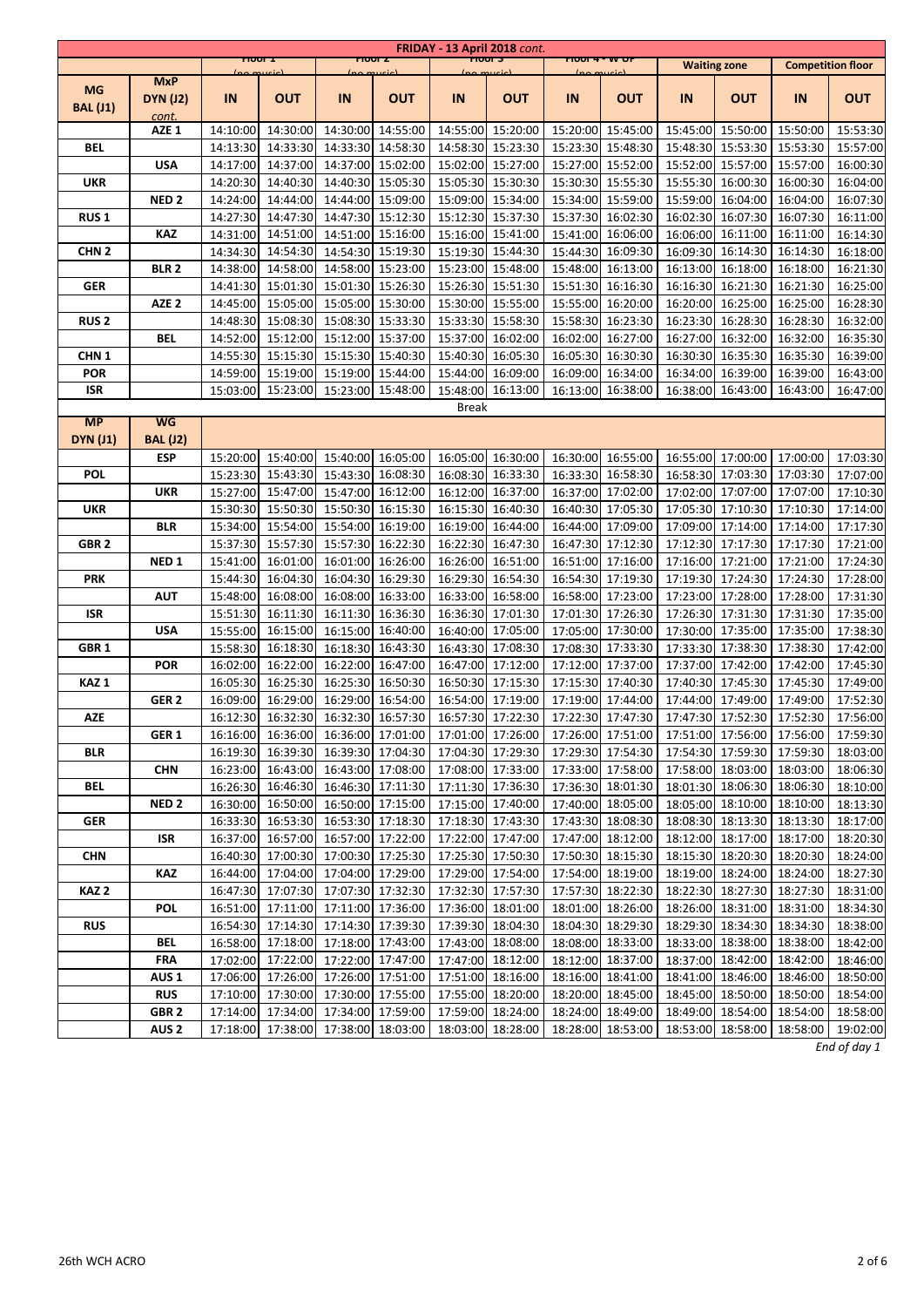## FÉDÉRATION INTERNATIONALE DE GYMNASTIQUE









**COMPETITION SCHEDULE**

|                  |                  |          |            |                            |                   | <b>SATURDAY 14 April 2018</b> |                   |          |                   |          |                     |                            |                          |
|------------------|------------------|----------|------------|----------------------------|-------------------|-------------------------------|-------------------|----------|-------------------|----------|---------------------|----------------------------|--------------------------|
|                  |                  |          | Floor 1    |                            | Floor 2           |                               | Floor 3           |          | Floor 4 - W UP    |          | <b>Waiting zone</b> |                            | <b>Competition floor</b> |
|                  |                  |          | (no music) |                            | (no music)        |                               | (no music)        |          | (no music)        |          |                     |                            |                          |
| <b>MP</b>        | <b>WG</b>        |          |            |                            |                   |                               |                   |          |                   |          |                     |                            |                          |
| <b>COMB (J1)</b> | <b>COMB (J2)</b> | IN       | <b>OUT</b> | IN                         | <b>OUT</b>        | IN                            | <b>OUT</b>        | IN       | <b>OUT</b>        | IN       | <b>OUT</b>          | IN                         | <b>OUT</b>               |
|                  | GER <sub>1</sub> | 08:20:00 | 08:40:00   | 08:40:00                   | 9:05:00           | 09:05:00                      | 9:30:00           | 09:30:00 | 9:55:00           | 09:55:00 | 10:00:00            | 10:00:00                   | 10:03:30                 |
| BLR              |                  | 08:23:30 | 08:43:30   | 08:43:30                   | 9:08:30           | 09:08:30                      | 9:33:30           | 09:33:30 | 9:58:30           |          | 09:58:30 10:03:30   | 10:03:30                   | 10:07:00                 |
|                  |                  | 08:27:00 | 08:47:00   | 08:47:00                   | 9:12:00           | 09:12:00                      | 9:37:00           | 09:37:00 | 10:02:00          |          | 10:02:00 10:07:00   | 10:07:00                   | 10:10:30                 |
|                  | ESP              |          |            |                            |                   |                               |                   |          |                   |          |                     |                            |                          |
| KAZ <sub>1</sub> |                  | 08:30:30 | 08:50:30   | 08:50:30                   | 9:15:30           | 09:15:30                      | 9:40:30           | 09:40:30 | 10:05:30          | 10:05:30 | 10:10:30            | 10:10:30                   | 10:14:00                 |
|                  | AUS <sub>1</sub> | 08:34:00 | 08:54:00   | 08:54:00                   | 9:19:00           | 09:19:00                      | 9:44:00           | 09:44:00 | 10:09:00          |          | 10:09:00 10:14:00   | 10:14:00                   | 10:17:30                 |
| <b>RUS</b>       |                  | 08:37:30 | 08:57:30   | 08:57:30                   | 9:22:30           | 09:22:30                      | 9:47:30           |          | 09:47:30 10:12:30 |          | 10:12:30 10:17:30   | 10:17:30                   | 10:21:00                 |
|                  | <b>CHN</b>       | 08:41:00 | 09:01:00   | 09:01:00                   | 9:26:00           | 09:26:00                      | 9:51:00           |          | 09:51:00 10:16:00 |          | 10:16:00 10:21:00   | 10:21:00                   | 10:24:30                 |
| <b>AZE</b>       |                  | 08:44:30 | 09:04:30   | 09:04:30                   | 9:29:30           | 09:29:30                      | 9:54:30           | 09:54:30 | 10:19:30          |          | 10:19:30 10:24:30   | 10:24:30                   | 10:28:00                 |
|                  | NED <sub>2</sub> | 08:48:00 | 09:08:00   | 09:08:00                   | 9:33:00           | 09:33:00                      | 9:58:00           | 09:58:00 | 10:23:00          |          | 10:23:00 10:28:00   | 10:28:00                   | 10:31:30                 |
| KAZ <sub>2</sub> |                  | 08:51:30 | 09:11:30   | 09:11:30                   | 9:36:30           | 09:36:30                      | 10:01:30          | 10:01:30 | 10:26:30          |          | 10:26:30 10:31:30   | 10:31:30                   | 10:35:00                 |
|                  | ISR              | 08:55:00 | 09:15:00   | 09:15:00                   | 9:40:00           | 09:40:00                      | 10:05:00          | 10:05:00 | 10:30:00          |          | 10:30:00 10:35:00   | 10:35:00                   | 10:38:30                 |
| ISR              |                  | 08:58:30 | 09:18:30   | 09:18:30                   | 9:43:30           | 09:43:30                      | 10:08:30          | 10:08:30 | 10:33:30          |          | 10:33:30 10:38:30   | 10:38:30                   | 10:42:00                 |
|                  |                  |          |            |                            |                   |                               |                   |          |                   |          |                     |                            |                          |
|                  | GER <sub>2</sub> | 09:02:00 | 09:22:00   | 09:22:00                   | 9:47:00           | 09:47:00                      | 10:12:00          | 10:12:00 | 10:37:00          |          | 10:37:00 10:42:00   | 10:42:00                   | 10:45:30                 |
| <b>CHN</b>       |                  | 09:05:30 | 09:25:30   | 09:25:30                   | 9:50:30           | 09:50:30                      | 10:15:30          | 10:15:30 | 10:40:30          |          | 10:40:30 10:45:30   | 10:45:30                   | 10:49:00                 |
|                  | <b>FRA</b>       | 09:09:00 | 09:29:00   | 09:29:00                   | 9:54:00           | 09:54:00                      | 10:19:00          | 10:19:00 | 10:44:00          |          | 10:44:00 10:49:00   | 10:49:00                   | 10:52:30                 |
| <b>BEL</b>       |                  | 09:12:30 | 09:32:30   | 09:32:30                   | 9:57:30           | 09:57:30                      | 10:22:30          | 10:22:30 | 10:47:30          |          | 10:47:30 10:52:30   | 10:52:30                   | 10:56:00                 |
|                  | <b>BEL</b>       | 09:16:00 | 09:36:00   | 09:36:00                   | 10:01:00          | 10:01:00                      | 10:26:00          | 10:26:00 | 10:51:00          |          | 10:51:00 10:56:00   | 10:56:00                   | 10:59:30                 |
| <b>POL</b>       |                  | 09:19:30 | 09:39:30   | 09:39:30                   | 10:04:30          | 10:04:30                      | 10:29:30          | 10:29:30 | 10:54:30          |          | 10:54:30 10:59:30   | 10:59:30                   | 11:03:00                 |
|                  | <b>KAZ</b>       | 09:23:00 | 09:43:00   | 09:43:00                   | 10:08:00          | 10:08:00                      | 10:33:00          | 10:33:00 | 10:58:00          |          | 10:58:00 11:03:00   | 11:03:00                   | 11:06:30                 |
| GBR <sub>2</sub> |                  | 09:26:30 | 09:46:30   | 09:46:30                   | 10:11:30          | 10:11:30                      | 10:36:30          |          | 10:36:30 11:01:30 |          | 11:01:30 11:06:30   | 11:06:30                   | 11:10:00                 |
|                  | <b>RUS</b>       | 09:30:00 | 09:50:00   | 09:50:00                   | 10:15:00          | 10:15:00                      | 10:40:00          |          | 10:40:00 11:05:00 |          | 11:05:00 11:10:00   | 11:10:00                   | 11:13:30                 |
| <b>UKR</b>       |                  | 09:33:30 | 09:53:30   | 09:53:30                   | 10:18:30          | 10:18:30                      | 10:43:30          |          | 10:43:30 11:08:30 |          | 11:08:30 11:13:30   | 11:13:30                   | 11:17:00                 |
|                  | <b>POR</b>       | 09:37:00 | 09:57:00   | 09:57:00                   | 10:22:00          | 10:22:00                      | 10:47:00          | 10:47:00 | 11:12:00          |          | 11:12:00 11:17:00   | 11:17:00                   | 11:20:30                 |
|                  |                  |          |            |                            |                   |                               |                   |          |                   |          |                     |                            |                          |
| GBR <sub>1</sub> |                  | 09:40:30 | 10:00:30   | 10:00:30                   | 10:25:30          | 10:25:30                      | 10:50:30          | 10:50:30 | 11:15:30          |          | 11:15:30 11:20:30   | 11:20:30                   | 11:24:00                 |
|                  | <b>POL</b>       | 09:44:00 | 10:04:00   | 10:04:00                   | 10:29:00          | 10:29:00                      | 10:54:00          | 10:54:00 | 11:19:00          |          | 11:19:00 11:24:00   | 11:24:00                   | 11:27:30                 |
| <b>PRK</b>       |                  | 09:47:30 | 10:07:30   | 10:07:30                   | 10:32:30          | 10:32:30                      | 10:57:30          | 10:57:30 | 11:22:30          | 11:22:30 | 11:27:30            | 11:27:30                   | 11:31:00                 |
|                  | NED <sub>1</sub> | 09:51:00 | 10:11:00   | 10:11:00                   | 10:36:00          | 10:36:00                      | 11:01:00          | 11:01:00 | 11:26:00          |          | 11:26:00 11:31:00   | 11:31:00                   | 11:34:30                 |
| <b>GER</b>       |                  | 09:54:30 | 10:14:30   | 10:14:30                   | 10:39:30          | 10:39:30                      | 11:04:30          |          | 11:04:30 11:29:30 |          | 11:29:30 11:34:30   | 11:34:30                   | 11:38:00                 |
|                  | <b>USA</b>       | 09:58:00 | 10:18:00   | 10:18:00                   | 10:43:00          | 10:43:00                      | 11:08:00          | 11:08:00 | 11:33:00          |          | 11:33:00 11:38:00   | 11:38:00                   | 11:42:00                 |
|                  | GBR <sub>2</sub> | 10:02:00 | 10:22:00   | 10:22:00                   | 10:47:00          | 10:47:00                      | 11:12:00          | 11:12:00 | 11:37:00          |          | 11:37:00 11:42:00   | 11:42:00                   | 11:46:00                 |
|                  | <b>UKR</b>       | 10:06:00 | 10:26:00   | 10:26:00                   | 10:51:00          | 10:51:00                      | 11:16:00          | 11:16:00 | 11:41:00          | 11:41:00 | 11:46:00            | 11:46:00                   | 11:50:00                 |
|                  | AUS <sub>2</sub> | 10:10:00 | 10:30:00   | 10:30:00                   | 10:55:00          | 10:55:00                      | 11:20:00          | 11:20:00 | 11:45:00          |          | 11:45:00 11:50:00   | 11:50:00                   | 11:54:00                 |
|                  | <b>AUT</b>       | 10:14:00 | 10:34:00   | 10:34:00                   | 10:59:00          | 10:59:00                      | 11:24:00          |          | 11:24:00 11:49:00 |          | 11:49:00 11:54:00   | 11:54:00                   | 11:58:00                 |
|                  | <b>BLR</b>       | 10:18:00 | 10:38:00   | 10:38:00                   | 11:03:00          |                               | 11:03:00 11:28:00 | 11:28:00 | 11:53:00          |          | 11:53:00 11:58:00   | 11:58:00                   | 12:02:00                 |
|                  |                  |          |            |                            |                   | <b>LUNCH Break</b>            |                   |          |                   |          |                     |                            |                          |
| <b>WP</b>        | <b>MxP</b>       |          |            |                            |                   |                               |                   |          |                   |          |                     |                            |                          |
| <b>DYN (J1)</b>  | <b>BAL (J2)</b>  |          |            |                            |                   |                               |                   |          |                   |          |                     |                            |                          |
|                  |                  |          |            |                            |                   |                               |                   |          |                   |          |                     |                            |                          |
|                  | <b>RUS</b>       | 11:20:00 | 11:40:00   |                            | 11:40:00 12:05:00 |                               | 12:05:00 12:30:00 |          | 12:30:00 12:55:00 |          | 12:55:00 13:00:00   | 13:00:00                   | 13:03:30                 |
| ISR              |                  | 11:23:30 | 11:43:30   |                            | 11:43:30 12:08:30 |                               | 12:08:30 12:33:30 |          | 12:33:30 12:58:30 |          | 12:58:30 13:03:30   | 13:03:30                   | 13:07:00                 |
|                  | <b>KAZ</b>       | 11:27:00 | 11:47:00   |                            | 11:47:00 12:12:00 |                               | 12:12:00 12:37:00 |          | 12:37:00 13:02:00 |          | 13:02:00 13:07:00   | 13:07:00                   | 13:10:30                 |
| UKR              |                  | 11:30:30 | 11:50:30   |                            | 11:50:30 12:15:30 |                               | 12:15:30 12:40:30 |          | 12:40:30 13:05:30 |          | 13:05:30 13:10:30   | 13:10:30                   | 13:14:00                 |
|                  | NED <sub>1</sub> | 11:34:00 | 11:54:00   |                            | 11:54:00 12:19:00 |                               | 12:19:00 12:44:00 |          | 12:44:00 13:09:00 |          | 13:09:00 13:14:00   | 13:14:00                   | 13:17:30                 |
| RUS <sub>1</sub> |                  | 11:37:30 | 11:57:30   |                            | 11:57:30 12:22:30 |                               | 12:22:30 12:47:30 |          | 12:47:30 13:12:30 |          | 13:12:30 13:17:30   | 13:17:30                   | 13:21:00                 |
|                  | <b>POL</b>       | 11:41:00 | 12:01:00   |                            | 12:01:00 12:26:00 |                               | 12:26:00 12:51:00 |          | 12:51:00 13:16:00 |          | 13:16:00 13:21:00   | 13:21:00                   | 13:24:30                 |
| <b>NED</b>       |                  | 11:44:30 | 12:04:30   |                            | 12:04:30 12:29:30 |                               | 12:29:30 12:54:30 |          | 12:54:30 13:19:30 |          | 13:19:30 13:24:30   | 13:24:30                   | 13:28:00                 |
|                  | AZE <sub>2</sub> | 11:48:00 | 12:08:00   |                            | 12:08:00 12:33:00 |                               | 12:33:00 12:58:00 |          | 12:58:00 13:23:00 |          | 13:23:00 13:28:00   | 13:28:00                   | 13:31:30                 |
| <b>USA</b>       |                  | 11:51:30 | 12:11:30   |                            | 12:11:30 12:36:30 |                               | 12:36:30 13:01:30 |          | 13:01:30 13:26:30 |          | 13:26:30 13:31:30   | 13:31:30                   | 13:35:00                 |
|                  | BEL              | 11:55:00 | 12:15:00   |                            | 12:15:00 12:40:00 |                               | 12:40:00 13:05:00 |          | 13:05:00 13:30:00 |          | 13:30:00 13:35:00   | 13:35:00                   | 13:38:30                 |
| <b>POR</b>       |                  | 11:58:30 | 12:18:30   |                            | 12:18:30 12:43:30 |                               | 12:43:30 13:08:30 |          | 13:08:30 13:33:30 |          | 13:33:30 13:38:30   | 13:38:30                   | 13:42:00                 |
|                  | AZE 1            | 12:02:00 | 12:22:00   |                            | 12:22:00 12:47:00 |                               | 12:47:00 13:12:00 |          | 13:12:00 13:37:00 |          | 13:37:00 13:42:00   | 13:42:00                   | 13:45:30                 |
|                  |                  |          |            |                            |                   |                               |                   |          |                   |          |                     |                            |                          |
| <b>PRK</b>       |                  | 12:05:30 | 12:25:30   |                            | 12:25:30 12:50:30 |                               | 12:50:30 13:15:30 |          | 13:15:30 13:40:30 |          | 13:40:30 13:45:30   | 13:45:30                   | 13:49:00                 |
|                  | <b>GER</b>       | 12:09:00 | 12:29:00   |                            | 12:29:00 12:54:00 |                               | 12:54:00 13:19:00 |          | 13:19:00 13:44:00 |          | 13:44:00 13:49:00   | 13:49:00                   | 13:52:30                 |
| <b>CHN</b>       |                  | 12:12:30 | 12:32:30   |                            | 12:32:30 12:57:30 |                               | 12:57:30 13:22:30 |          | 13:22:30 13:47:30 |          | 13:47:30 13:52:30   | 13:52:30                   | 13:56:00                 |
|                  | UKR              | 12:16:00 |            | 12:36:00 12:36:00 13:01:00 |                   |                               | 13:01:00 13:26:00 |          | 13:26:00 13:51:00 |          | 13:51:00 13:56:00   | 13:56:00                   | 13:59:30                 |
| <b>RUS 2</b>     |                  | 12:19:30 | 12:39:30   | 12:39:30 13:04:30          |                   |                               | 13:04:30 13:29:30 |          | 13:29:30 13:54:30 |          |                     | 13:54:30 13:59:30 13:59:30 | 14:03:00                 |
|                  |                  |          |            |                            |                   | <b>Break</b>                  |                   |          |                   |          |                     |                            |                          |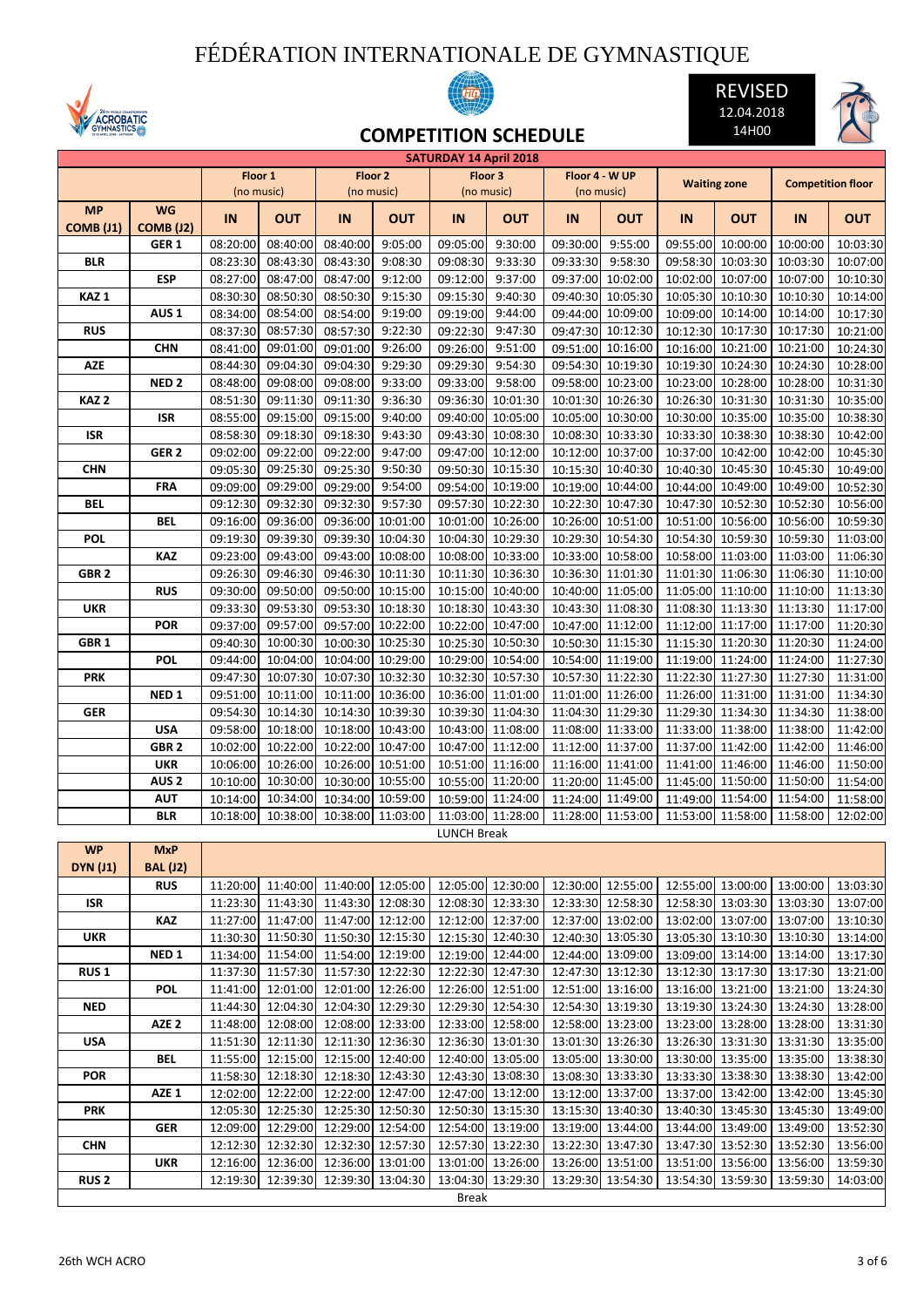|                              | <b>SATURDAY 14 April 2018 cont.</b> |          |                       |          |                       |              |                       |          |                              |          |                     |                          |            |  |
|------------------------------|-------------------------------------|----------|-----------------------|----------|-----------------------|--------------|-----------------------|----------|------------------------------|----------|---------------------|--------------------------|------------|--|
|                              |                                     |          | Floor 1<br>(no music) |          | Floor 2<br>(no music) |              | Floor 3<br>(no music) |          | Floor 4 - W UP<br>(no music) |          | <b>Waiting zone</b> | <b>Competition floor</b> |            |  |
| <b>MG</b><br><b>DYN (J1)</b> | <b>MxP</b><br><b>BAL</b> (J2)       | IN       | <b>OUT</b>            | IN       | <b>OUT</b>            | IN           | <b>OUT</b>            | IN       | <b>OUT</b>                   | IN       | <b>OUT</b>          | IN                       | <b>OUT</b> |  |
| CHN <sub>2</sub>             |                                     | 12:40:00 | 13:00:00              | 13:00:00 | 13:25:00              | 13:25:00     | 13:50:00              | 13:50:00 | 14:15:00                     | 14:15:00 | 14:20:00            | 14:20:00                 | 14:23:30   |  |
|                              | NED <sub>2</sub>                    | 12:43:30 | 13:03:30              | 13:03:30 | 13:28:30              | 13:28:30     | 13:53:30              | 13:53:30 | 14:18:30                     | 14:18:30 | 14:23:30            | 14:23:30                 | 14:27:00   |  |
| <b>RUS1</b>                  |                                     | 12:47:00 | 13:07:00              |          | 13:07:00 13:32:00     | 13:32:00     | 13:57:00              | 13:57:00 | 14:22:00                     | 14:22:00 | 14:27:00            | 14:27:00                 | 14:30:30   |  |
|                              | <b>USA</b>                          | 12:50:30 | 13:10:30              |          | 13:10:30 13:35:30     | 13:35:30     | 14:00:30              |          | 14:00:30 14:25:30            | 14:25:30 | 14:30:30            | 14:30:30                 | 14:34:00   |  |
| <b>GER</b>                   |                                     | 12:54:00 | 13:14:00              | 13:14:00 | 13:39:00              | 13:39:00     | 14:04:00              | 14:04:00 | 14:29:00                     | 14:29:00 | 14:34:00            | 14:34:00                 | 14:37:30   |  |
|                              | <b>ESP</b>                          | 12:57:30 | 13:17:30              |          | 13:17:30 13:42:30     | 13:42:30     | 14:07:30              | 14:07:30 | 14:32:30                     | 14:32:30 | 14:37:30            | 14:37:30                 | 14:41:00   |  |
| <b>RUS 2</b>                 |                                     | 13:01:00 | 13:21:00              |          | 13:21:00 13:46:00     | 13:46:00     | 14:11:00              | 14:11:00 | 14:36:00                     | 14:36:00 | 14:41:00            | 14:41:00                 | 14:44:30   |  |
|                              | <b>BLR 2</b>                        | 13:04:30 | 13:24:30              |          | 13:24:30 13:49:30     | 13:49:30     | 14:14:30              | 14:14:30 | 14:39:30                     | 14:39:30 | 14:44:30            | 14:44:30                 | 14:48:00   |  |
| <b>POR</b>                   |                                     | 13:08:00 | 13:28:00              |          | 13:28:00 13:53:00     | 13:53:00     | 14:18:00              | 14:18:00 | 14:43:00                     | 14:43:00 | 14:48:00            | 14:48:00                 | 14:51:30   |  |
|                              | <b>FRA</b>                          | 13:11:30 | 13:31:30              |          | 13:31:30 13:56:30     | 13:56:30     | 14:21:30              | 14:21:30 | 14:46:30                     | 14:46:30 | 14:51:30            | 14:51:30                 | 14:55:00   |  |
| <b>UKR</b>                   |                                     | 13:15:00 | 13:35:00              | 13:35:00 | 14:00:00              | 14:00:00     | 14:25:00              | 14:25:00 | 14:50:00                     | 14:50:00 | 14:55:00            | 14:55:00                 | 14:58:30   |  |
|                              | <b>BLR1</b>                         | 13:18:30 | 13:38:30              |          | 13:38:30 14:03:30     | 14:03:30     | 14:28:30              | 14:28:30 | 14:53:30                     | 14:53:30 | 14:58:30            | 14:58:30                 | 15:02:00   |  |
| <b>ISR</b>                   |                                     | 13:22:00 | 13:42:00              |          | 13:42:00 14:07:00     | 14:07:00     | 14:32:00              | 14:32:00 | 14:57:00                     | 14:57:00 | 15:02:00            | 15:02:00                 | 15:05:30   |  |
|                              | <b>CHN</b>                          | 13:25:30 | 13:45:30              | 13:45:30 | 14:10:30              | 14:10:30     | 14:35:30              | 14:35:30 | 15:00:30                     | 15:00:30 | 15:05:30            | 15:05:30                 | 15:09:00   |  |
| CHN <sub>1</sub>             |                                     | 13:29:00 | 13:49:00              | 13:49:00 | 14:14:00              | 14:14:00     | 14:39:00              | 14:39:00 | 15:04:00                     | 15:04:00 | 15:09:00            | 15:09:00                 | 15:13:00   |  |
| <b>BEL</b>                   |                                     | 13:33:00 | 13:53:00              |          | 13:53:00 14:18:00     | 14:18:00     | 14:43:00              |          | 14:43:00 15:08:00            |          | 15:08:00 15:13:00   | 15:13:00                 | 15:17:00   |  |
|                              |                                     |          |                       |          |                       | <b>Break</b> |                       |          |                              |          |                     |                          |            |  |

|                        | <b>FINALS</b>                 |                       |            |                       |                   |                       |                   |                              |                   |                     |                   |                            |            |  |
|------------------------|-------------------------------|-----------------------|------------|-----------------------|-------------------|-----------------------|-------------------|------------------------------|-------------------|---------------------|-------------------|----------------------------|------------|--|
|                        |                               | Floor 1<br>(no music) |            | Floor 2<br>(no music) |                   | Floor 3<br>(no music) |                   | Floor 4 - W UP<br>(no music) |                   | <b>Waiting zone</b> |                   | <b>Competition floor</b>   |            |  |
| <b>MP</b><br>COMB (J1) |                               | IN                    | <b>OUT</b> | IN                    | <b>OUT</b>        | IN                    | <b>OUT</b>        | IN                           | <b>OUT</b>        | IN                  | <b>OUT</b>        | IN                         | <b>OUT</b> |  |
| Rk <sub>7</sub>        |                               | 14:20:00              | 14:40:00   | 14:40:00              | 15:05:00          | 15:05:00              | 15:30:00          | 15:30:00                     | 15:55:00          | 15:55:00            | 16:00:00          | 16:00:00                   | 16:04:30   |  |
| Rk <sub>5</sub>        |                               | 14:24:30              | 14:44:30   | 14:44:30              | 15:09:30          | 15:09:30              | 15:34:30          | 15:34:30                     | 15:59:30          | 15:59:30            | 16:04:30          | 16:04:30                   | 16:09:00   |  |
| Rk 6                   |                               | 14:29:00              | 14:49:00   | 14:49:00              | 15:14:00          | 15:14:00              | 15:39:00          | 15:39:00                     | 16:04:00          |                     | 16:04:00 16:09:00 | 16:09:00                   | 16:13:30   |  |
| Rk 8                   |                               | 14:33:30              | 14:53:30   | 14:53:30              | 15:18:30          | 15:18:30              | 15:43:30          | 15:43:30                     | 16:08:30          |                     | 16:08:30 16:13:30 | 16:13:30                   | 16:18:00   |  |
| Rk 1                   |                               | 14:38:00              | 14:58:00   | 14:58:00              | 15:23:00          | 15:23:00              | 15:48:00          | 15:48:00                     | 16:13:00          | 16:13:00            | 16:18:00          | 16:18:00                   | 16:22:30   |  |
| Rk 2                   |                               | 14:42:30              | 15:02:30   | 15:02:30              | 15:27:30          |                       | 15:27:30 15:52:30 | 15:52:30                     | 16:17:30          |                     | 16:17:30 16:22:30 | 16:22:30                   | 16:27:00   |  |
| Rk 4                   |                               | 14:47:00              | 15:07:00   | 15:07:00              | 15:32:00          | 15:32:00              | 15:57:00          | 15:57:00                     | 16:22:00          |                     | 16:22:00 16:27:00 | 16:27:00                   | 16:31:30   |  |
| Rk <sub>3</sub>        |                               | 14:51:30              | 15:11:30   | 15:11:30              | 15:36:30          |                       | 15:36:30 16:01:30 | 16:01:30                     | 16:26:30          |                     | 16:26:30 16:31:30 | 16:31:30                   | 16:36:00   |  |
|                        |                               |                       |            |                       |                   | Change Panels         |                   |                              |                   |                     |                   |                            |            |  |
|                        | <b>WG</b><br><b>COMB (J2)</b> |                       |            |                       |                   |                       |                   |                              |                   |                     |                   |                            |            |  |
|                        | Rk 7                          | 15:00:00              | 15:20:00   | 15:20:00              | 15:45:00          | 15:45:00              | 16:10:00          |                              | 16:10:00 16:35:00 | 16:35:00            | 16:40:00          | 16:40:00                   | 16:44:30   |  |
|                        | Rk 6                          | 15:04:30              | 15:24:30   | 15:24:30              | 15:49:30          | 15:49:30              | 16:14:30          | 16:14:30                     | 16:39:30          |                     | 16:39:30 16:44:30 | 16:44:30                   | 16:49:00   |  |
|                        | Rk 8                          | 15:09:00              | 15:29:00   | 15:29:00              | 15:54:00          | 15:54:00              | 16:19:00          | 16:19:00                     | 16:44:00          |                     | 16:44:00 16:49:00 | 16:49:00                   | 16:53:30   |  |
|                        | Rk 5                          | 15:13:30              | 15:33:30   | 15:33:30              | 15:58:30          | 15:58:30              | 16:23:30          | 16:23:30                     | 16:48:30          |                     | 16:48:30 16:53:30 | 16:53:30                   | 16:58:00   |  |
|                        | Rk 4                          | 15:18:00              | 15:38:00   | 15:38:00              | 16:03:00          | 16:03:00              | 16:28:00          | 16:28:00                     | 16:53:00          | 16:53:00            | 16:58:00          | 16:58:00                   | 17:02:30   |  |
|                        | Rk <sub>3</sub>               | 15:22:30              | 15:42:30   |                       | 15:42:30 16:07:30 |                       | 16:07:30 16:32:30 |                              | 16:32:30 16:57:30 |                     |                   | 16:57:30 17:02:30 17:02:30 | 17:07:00   |  |

Award Ceremonies MP & WG

**Rk 2** 15:27:00 15:47:00 15:47:00 16:12:00 16:12:00 16:37:00 16:37:00 17:02:00 17:02:00 17:07:00 17:07:00 17:11:30 **Rk 1** 15:31:30 15:51:30 15:51:30 16:16:30 16:16:30 16:41:30 16:41:30 17:06:30 17:06:30 17:11:30 17:11:30 17:16:00

*End of Day 2*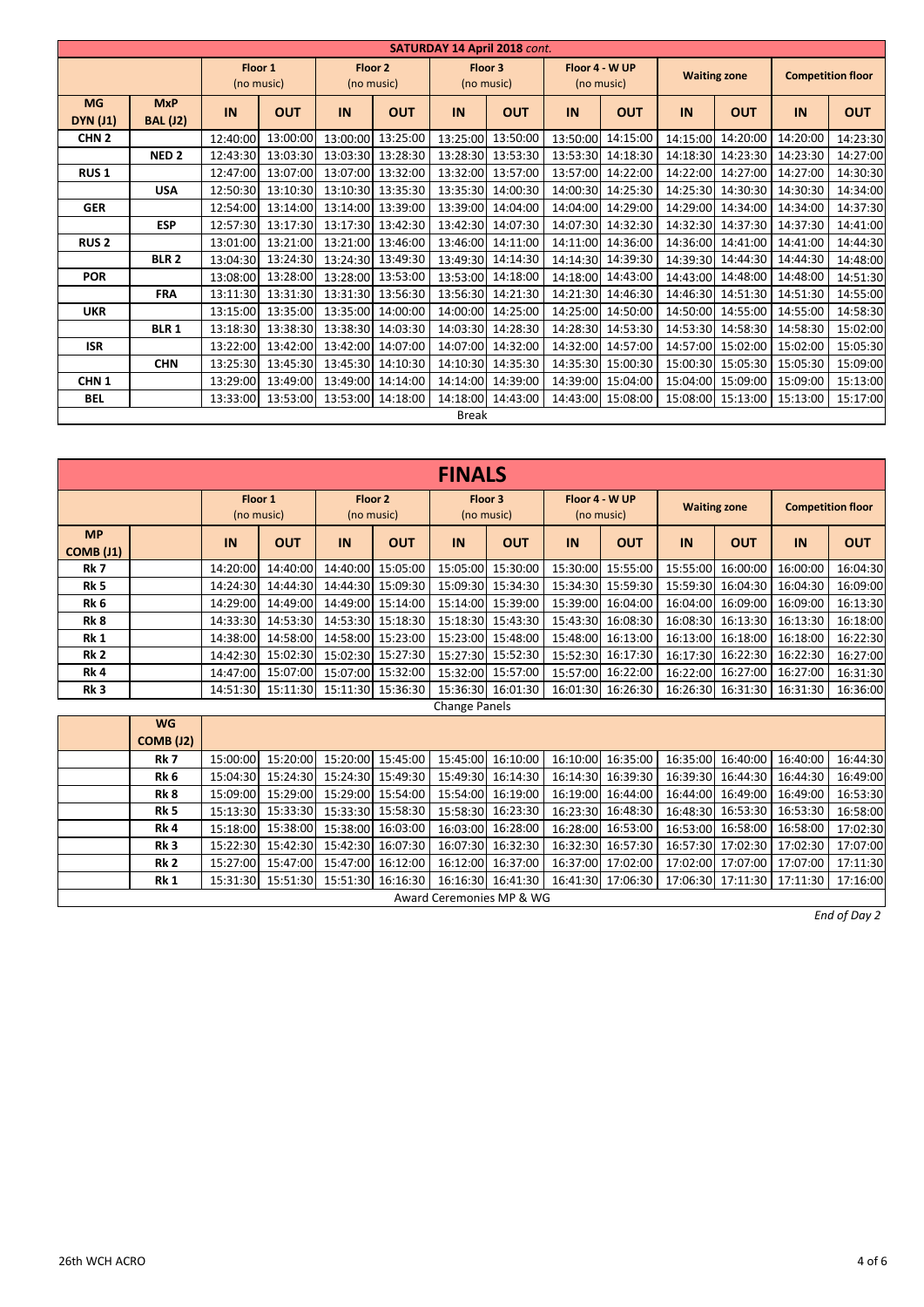## FÉDÉRATION INTERNATIONALE DE GYMNASTIQUE





REVISED 12.04.2018 14H00



## **COMPETITION SCHEDULE**

| <b>SUNDAY 15 April 2018</b> |                  |          |            |            |            |                            |                   |          |                |          |                     |          |                          |
|-----------------------------|------------------|----------|------------|------------|------------|----------------------------|-------------------|----------|----------------|----------|---------------------|----------|--------------------------|
|                             |                  |          | Floor 1    |            | Floor 2    |                            | Floor 3           |          | Floor 4 - W UP |          | <b>Waiting zone</b> |          | <b>Competition floor</b> |
|                             |                  |          | (no music) | (no music) |            | (no music)                 |                   |          | (no music)     |          |                     |          |                          |
| <b>WP</b>                   | <b>MxP</b>       |          |            |            |            |                            |                   |          |                |          |                     |          |                          |
| <b>COMB (J1)</b>            | <b>COMB (J2)</b> | IN       | <b>OUT</b> | IN         | <b>OUT</b> | IN                         | <b>OUT</b>        | IN       | <b>OUT</b>     | IN       | <b>OUT</b>          | IN       | <b>OUT</b>               |
| <b>RUS2</b>                 |                  | 09:20:00 | 09:40:00   | 09:40:00   | 10:05:00   | 10:05:00                   | 10:30:00          | 10:30:00 | 10:55:00       | 10:55:00 | 11:00:00            | 11:00:00 | 11:03:30                 |
|                             | <b>CHN</b>       | 09:23:30 | 09:43:30   | 09:43:30   | 10:08:30   |                            | 10:08:30 10:33:30 | 10:33:30 | 10:58:30       |          | 10:58:30 11:03:30   | 11:03:30 | 11:07:00                 |
| <b>POR</b>                  |                  | 09:27:00 | 09:47:00   | 09:47:00   | 10:12:00   |                            | 10:12:00 10:37:00 | 10:37:00 | 11:02:00       | 11:02:00 | 11:07:00            | 11:07:00 | 11:10:30                 |
|                             | AZE <sub>2</sub> | 09:30:30 | 09:50:30   | 09:50:30   | 10:15:30   | 10:15:30                   | 10:40:30          | 10:40:30 | 11:05:30       | 11:05:30 | 11:10:30            | 11:10:30 | 11:14:00                 |
| <b>NED</b>                  |                  | 09:34:00 | 09:54:00   | 09:54:00   | 10:19:00   | 10:19:00                   | 10:44:00          | 10:44:00 | 11:09:00       | 11:09:00 | 11:14:00            | 11:14:00 | 11:17:30                 |
|                             | NED <sub>1</sub> | 09:37:30 | 09:57:30   | 09:57:30   | 10:22:30   |                            | 10:22:30 10:47:30 | 10:47:30 | 11:12:30       |          | 11:12:30 11:17:30   | 11:17:30 | 11:21:00                 |
| <b>RUS1</b>                 |                  | 09:41:00 | 10:01:00   | 10:01:00   | 10:26:00   |                            | 10:26:00 10:51:00 | 10:51:00 | 11:16:00       | 11:16:00 | 11:21:00            | 11:21:00 | 11:24:30                 |
|                             | <b>KAZ</b>       | 09:44:30 | 10:04:30   | 10:04:30   | 10:29:30   | 10:29:30                   | 10:54:30          | 10:54:30 | 11:19:30       | 11:19:30 | 11:24:30            | 11:24:30 | 11:28:00                 |
| <b>PRK</b>                  |                  | 09:48:00 | 10:08:00   | 10:08:00   | 10:33:00   |                            | 10:33:00 10:58:00 | 10:58:00 | 11:23:00       |          | 11:23:00 11:28:00   | 11:28:00 | 11:31:30                 |
|                             | <b>RUS</b>       | 09:51:30 | 10:11:30   | 10:11:30   | 10:36:30   |                            | 10:36:30 11:01:30 | 11:01:30 | 11:26:30       |          | 11:26:30 11:31:30   | 11:31:30 | 11:35:00                 |
| <b>UKR</b>                  |                  | 09:55:00 | 10:15:00   | 10:15:00   | 10:40:00   |                            | 10:40:00 11:05:00 | 11:05:00 | 11:30:00       |          | 11:30:00 11:35:00   | 11:35:00 | 11:38:30                 |
|                             | <b>USA</b>       | 09:58:30 | 10:18:30   | 10:18:30   | 10:43:30   | 10:43:30                   | 11:08:30          | 11:08:30 | 11:33:30       | 11:33:30 | 11:38:30            | 11:38:30 | 11:42:00                 |
| <b>USA</b>                  |                  | 10:02:00 | 10:22:00   | 10:22:00   | 10:47:00   |                            | 10:47:00 11:12:00 | 11:12:00 | 11:37:00       |          | 11:37:00 11:42:00   | 11:42:00 | 11:45:30                 |
|                             | <b>BLR 1</b>     | 10:05:30 | 10:25:30   | 10:25:30   | 10:50:30   |                            | 10:50:30 11:15:30 | 11:15:30 | 11:40:30       |          | 11:40:30 11:45:30   | 11:45:30 | 11:49:00                 |
| ISR                         |                  | 10:09:00 | 10:29:00   | 10:29:00   | 10:54:00   |                            | 10:54:00 11:19:00 | 11:19:00 | 11:44:00       |          | 11:44:00 11:49:00   | 11:49:00 | 11:52:30                 |
|                             | NED <sub>2</sub> | 10:12:30 | 10:32:30   | 10:32:30   | 10:57:30   |                            | 10:57:30 11:22:30 | 11:22:30 | 11:47:30       | 11:47:30 | 11:52:30            | 11:52:30 | 11:56:00                 |
| <b>CHN</b>                  |                  | 10:16:00 | 10:36:00   | 10:36:00   | 11:01:00   | 11:01:00                   | 11:26:00          | 11:26:00 | 11:51:00       | 11:51:00 | 11:56:00            | 11:56:00 | 11:59:30                 |
| <b>MG</b>                   | <b>MxP</b>       |          |            |            |            |                            |                   |          |                |          |                     |          |                          |
|                             | <b>COMB (J2)</b> |          |            |            |            |                            |                   |          |                |          |                     |          |                          |
| COMB (J1)                   | cont.            |          |            |            |            |                            |                   |          |                |          |                     |          |                          |
| <b>RUS1</b>                 |                  | 10:19:30 | 10:39:30   | 10:39:30   | 11:04:30   |                            | 11:04:30 11:29:30 | 11:29:30 | 11:54:30       |          | 11:54:30 11:59:30   | 11:59:30 | 12:03:00                 |
|                             | <b>BEL</b>       | 10:23:00 | 10:43:00   | 10:43:00   | 11:08:00   |                            | 11:08:00 11:33:00 | 11:33:00 | 11:58:00       | 11:58:00 | 12:03:00            | 12:03:00 | 12:06:30                 |
| <b>POR</b>                  |                  | 10:26:30 | 10:46:30   | 10:46:30   | 11:11:30   |                            | 11:11:30 11:36:30 | 11:36:30 | 12:01:30       |          | 12:01:30 12:06:30   | 12:06:30 | 12:10:00                 |
|                             | <b>GER</b>       | 10:30:00 | 10:50:00   | 10:50:00   | 11:15:00   | 11:15:00                   | 11:40:00          | 11:40:00 | 12:05:00       | 12:05:00 | 12:10:00            | 12:10:00 | 12:13:30                 |
| <b>RUS2</b>                 |                  | 10:33:30 | 10:53:30   | 10:53:30   | 11:18:30   | 11:18:30                   | 11:43:30          | 11:43:30 | 12:08:30       | 12:08:30 | 12:13:30            | 12:13:30 | 12:17:00                 |
|                             | <b>ESP</b>       | 10:37:00 | 10:57:00   | 10:57:00   | 11:22:00   |                            | 11:22:00 11:47:00 | 11:47:00 | 12:12:00       | 12:12:00 | 12:17:00            | 12:17:00 | 12:20:30                 |
| <b>GER</b>                  |                  | 10:40:30 | 11:00:30   | 11:00:30   | 11:25:30   |                            | 11:25:30 11:50:30 | 11:50:30 | 12:15:30       |          | 12:15:30 12:20:30   | 12:20:30 | 12:24:00                 |
|                             | <b>FRA</b>       | 10:44:00 | 11:04:00   | 11:04:00   | 11:29:00   | 11:29:00                   | 11:54:00          | 11:54:00 | 12:19:00       | 12:19:00 | 12:24:00            | 12:24:00 | 12:27:30                 |
| <b>BEL</b>                  |                  | 10:47:30 | 11:07:30   | 11:07:30   | 11:32:30   | 11:32:30                   | 11:57:30          | 11:57:30 | 12:22:30       | 12:22:30 | 12:27:30            | 12:27:30 | 12:31:00                 |
|                             | <b>UKR</b>       | 10:51:00 | 11:11:00   | 11:11:00   | 11:36:00   |                            | 11:36:00 12:01:00 | 12:01:00 | 12:26:00       | 12:26:00 | 12:31:00            | 12:31:00 | 12:34:30                 |
| <b>UKR</b>                  |                  | 10:54:30 | 11:14:30   | 11:14:30   | 11:39:30   |                            | 11:39:30 12:04:30 | 12:04:30 | 12:29:30       |          | 12:29:30 12:34:30   | 12:34:30 | 12:38:00                 |
|                             | AZE <sub>1</sub> | 10:58:00 | 11:18:00   | 11:18:00   | 11:43:00   | 11:43:00                   | 12:08:00          | 12:08:00 | 12:33:00       | 12:33:00 | 12:38:00            | 12:38:00 | 12:41:30                 |
| CHN <sub>1</sub>            |                  | 11:01:30 | 11:21:30   | 11:21:30   | 11:46:30   | 11:46:30                   | 12:11:30          | 12:11:30 | 12:36:30       | 12:36:30 | 12:41:30            | 12:41:30 | 12:45:00                 |
|                             | <b>POL</b>       | 11:05:00 | 11:25:00   | 11:25:00   | 11:50:00   |                            | 11:50:00 12:15:00 | 12:15:00 | 12:40:00       | 12:40:00 | 12:45:00            | 12:45:00 | 12:48:30                 |
| CHN <sub>2</sub>            |                  | 11:08:30 | 11:28:30   | 11:28:30   | 11:53:30   |                            | 11:53:30 12:18:30 | 12:18:30 | 12:43:30       |          | 12:43:30 12:48:30   | 12:48:30 | 12:52:00                 |
|                             | <b>BLR2</b>      | 11:12:00 | 11:32:00   | 11:32:00   | 11:57:00   | 11:57:00                   | 12:22:00          | 12:22:00 | 12:47:00       | 12:47:00 | 12:52:00            | 12:52:00 | 12:55:30                 |
| <b>ISR</b>                  |                  | 11:15:30 | 11:35:30   | 11:35:30   | 12:00:30   |                            | 12:00:30 12:25:30 | 12:25:30 | 12:50:30       | 12:50:30 | 12:55:30            | 12:55:30 | 12:59:00                 |
|                             |                  |          |            |            |            | <b>Award Ceremony TEAM</b> |                   |          |                |          |                     |          |                          |